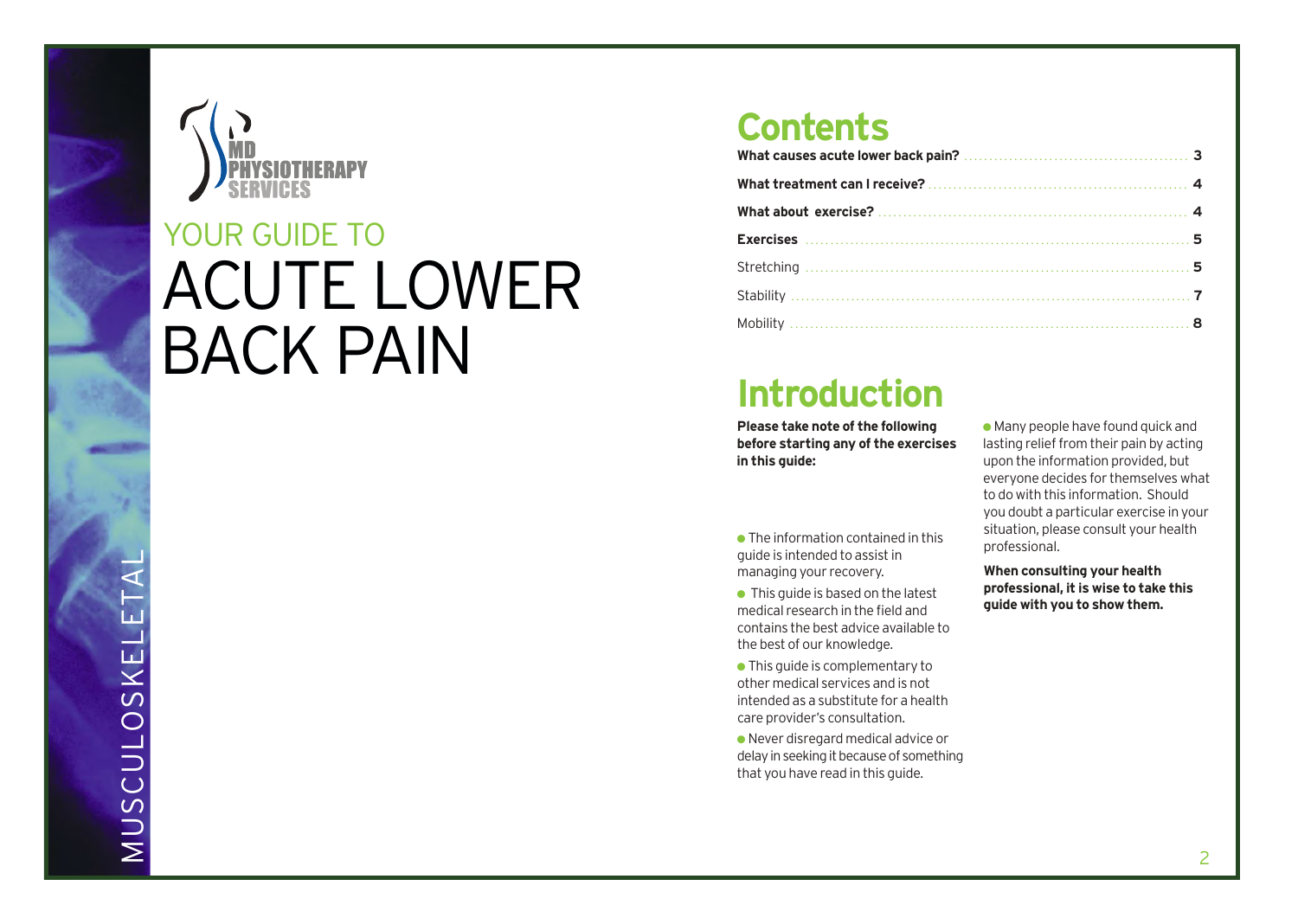### **What causes acute lower back pain?**

**Acute lower back pain** is very common back repetitive lifting, minimal and one of the main reasons for sickness absence in the UK. Acute lower back pain can be loosely defined as pain that is present for 4 weeks or less and although often very painful, it is normally not serious. In most cases the pain lasts from a few days to a few weeks and usually clears up after about six weeks. The complex structure of the lower back means that quite small amounts of damage to any of the structures of the back can cause a lot of pain and discomfort. Pain in the lower back is usually a symptom of stress or damage to the ligaments, muscles, tendons, joints or discs, and in some cases the pain may refer to the buttocks and thighs. Injury to any of these structures is classified as mechanical lower back pain, and can be caused by excessive stress from lower

movement such as bending forwards, trauma, or there may not be an obvious cause at all.

**Acute lower back pain** can also be a result of less common but more serious secondary causes that include metabolic diseases, inflammatory rheumatologic disorders, and referred pain from other sources.An early and accurate diagnosis is very important to identify the cause of pain and rule out any secondary pathology. Therefore an early visit to a GP or allied health professional is essential to ensure a full history is taken, a physical assessmentis performed and an accurate diagnosis and treatment plan is provided to the patient.

### **What treatment can I receive?**

Early intervention with acute lower back pain is essential as it has been shown in many studies, that the longer an individual remains inactive and off work due to acute lower back pain, the harder it is for them to return and the less likely it is that they will recover.

The following are recommendations regarding the treatment and recovery from an episode of acute lower back pain:

● Itis repeatedly reported that **bed rest does not promote recovery** from acute mechanical low back pain, with or without sciatica.

 $\bullet$  Sitting for long periods of time is not recommended as even in a reclined position it actually raises the intradiscal pressures and can theoretically worsen disc herniation and pain.

 $\bullet$  It is important that you continue with **normal activities**wherever possible, including return to work if possible.

● **Pain killers** (e.g. paracetamol) and anti inflammatory drugs (e.g. ibuprofen) have been shown to help with the symptoms, but it is important to consult your GP before taking them.

● A muscle relaxant may be prescribed but only for a fewdays and once again consult your GP before taking them.

● If you are in severe pain, keep bed rest as short as possible, preferably no longer than 2-3 days, as complete rest does not help recovery.

● **Exercises** are recommended to strengthen the muscles and improve posture. This will help your return to work and activities of daily living, and help to prevent future episodes of lower back pain.

### **What about exercise?**

**Acute lower back pain** can be reduced with exercises that strengthen the muscles in your back, stomach, hips and thighs. There are also specific muscles known as your core/postural muscles that are essential in stabilising your spine and pelvis. Strengthening these muscles and being aware of your posture throughout your day will serve to decrease your pain and helpto prevent further episodes of acute lower back pain. **Keeping in good physical condition** by being active in recreational activities, like running, walking, bike riding, and swimming will also help to maintain muscle strength and prevent future episodes of pain.

Before beginning any exercise programme, it is very important that you discuss the programme with your doctor or allied health professional and follow their advice. It is important that you **exercise regularly** and before exercising you should do a simple warm up with slow, rhythmic exercises, to ensure that you are not stretching/exercising cold muscles as this may result in further injury. It is very important that you concentrate on your breathing with all the exercises. remembering to inhale when preparing for the exercise and to exhale on effort. During exercises where you hold the contraction you should continue to breathe normally throughout.

Exercises >>>>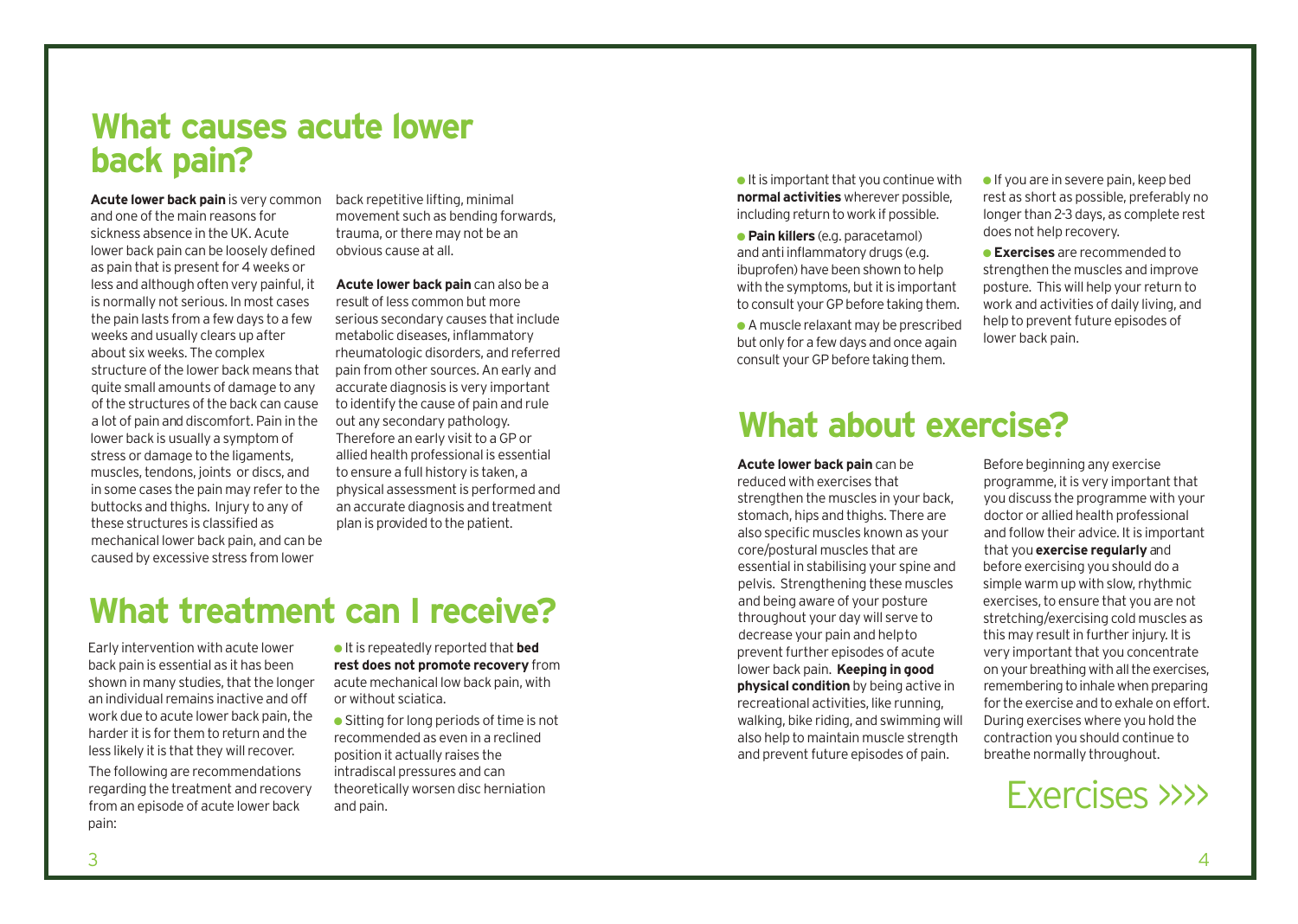## **Exercises**

### **S T R E T C H I N G E X E R C I S E S**

- $\bullet$  Repeat each of these stretches 3 times and hold for at least 30 seconds.
- . Hold a steady stretch and do not bounce.
- These can be performed even if you are experiencing pain, but it is essential that you limit the stretch to pain i.e. reduce your range of movement according to your pain.

• Make sure that you continue with normal breathing while holding **t h e s t r e t c h .**



#### **MCKENZIE STRETCH**

Gently come up onto your elbows, keeping your hips on the ground. Hold the position for 10 counts. Push up further, putting the pressure on your lower arm, but always ensure that your hips are on the ground and only feel a stretch, not pain.

Only progress the range as your pain allows.

#### **SINGLE KNEE TO CHEST STRETCH**

Pull one knee in to chest until a comfortable stretch is felt in the lower back and buttocks. Repeat with the opposite knee.

#### **LOWER TRUNK ROTATION STRETCH**

Lie on your back, knees bent, feet together and arms out to the sides. Rotate knees to one side and hold the stretch. Do not go too far, keep your arms on the ground. Limit the rotation to pain.



#### **MID BACK STRETCH**

In a kneeling position, sitting back on your heels, push your chest towards the floor, reaching forward as far as you can with your arms. Now stretch to each side by slowly rotating your body and keeping your chest as low to the floor as possible.



#### **QUADRICEPS STRETCH**

Lying on your side with your lower knee bent for stability, pull your upper heel in towards your buttocks until a comfortable stretch is felt in the front of your thigh. Hold onto your ankle and not your foot. A towel can be used if you are unable to reach your leg.



#### **ACTIVE HAMSTRING STRETCH**

Support the back of your thigh behind your knee. Starting with your knee bent, attempt to straighten your knee until a comfortable stretch is felt in the back of your thigh. Ensure that your buttocks do not lift up off the ground. A towel can be used if you are unable to reach your leg with your hands.



#### BUTTOCKS

Lying on your back, rest your right ankle on your left knee. Using your hands lift your left leg into the air, bending your knee at 90°. Pull your left leg gently towards your body. You should feel a stretch in the upper part of your right leg i.e. buttocks.

5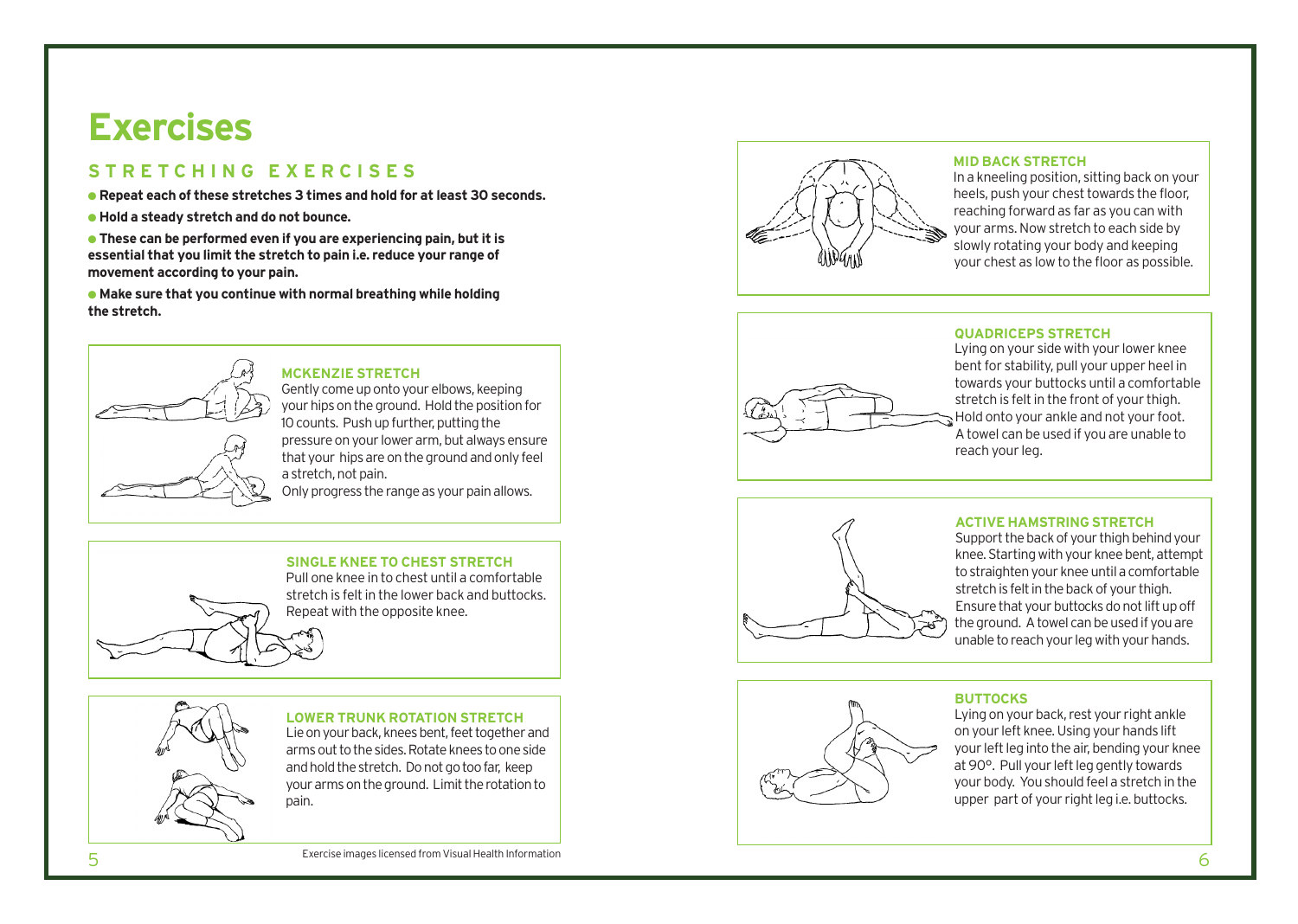## **Exercises** continued

#### **S T A B I L I T Y E X E R C I S E S**

- **Ensure that these exercises are done slowly and controlled.**
- **Hold each repetition for 5-10 seconds and repeat 5-10 times.**
- **These exercises can be done regularly i.e. if possible a few times a day.**

#### **FINDING NEUTRAL**



Lie on your back with your knees bent. Put your hands on your hip bones and flatten your back into the ground. You will feel your hip bones are pointing towards you. Now arch your back up keeping your buttocks on the ground. You will feel your hip bones are pointing towards your knees. Find the middle position between the two extremes, your hip bones should be pointing towards the ceiling. This is neutral.



#### **CORE STRENGTHENING AND SINGLE LEG LIFT**

Find the above position. Pull your belly button towards your spine, without changing the position of your pelvis. Make sure that you can still breathe. You should only feel a slight contraction in your lower abdominals. Hold for 10 seconds and repeat 10 times. Now raise one leg slowly up and downwithout moving your pelvis.Repeat on the opposite leg.

#### **PELVIC LIFTS ON FLOOR**



Lying on your back, bend both knees to 90° with your feet flat on the floor. Tighten Transverse Abdominis (TA) (stomach) muscles and lift your pelvis and lower back off the floor. Hold this position for 10 seconds and then lower down slowly returning to the start position, maintaining your TAcontraction throughout the movement. Repeat 10 times.

### **M O B I L I T Y E X E R C I S E S**

● **Perform 3 sets of10 and hold each position for 5 seconds.**



#### On allfours ensure that your hands are under your shoulders, knees under hips and back flati.e.table top position.Start by arching your lower back i.e. push your belly towards the floor. Slowly progress up your back ending with your head up. Now tuck chin in and push up through shoulder blades, arching your back upwards. End in your lower spine. Do not hold either position. Repeat 10 times.



#### **HIP EXTENSION ON ALL-FOURS**

On allfours ensure that your hands are under your shoulders, knees are under your hips, and your back is flat i.e. table top. Raise one leg behind with your knee slightly flexed.Do not arch your neck or back.

#### **UPPER BODY EXTENSION ON ALL-FOURS**

Start in an all four position. Raise one arm out in front of you. Do not arch your and be sure to keep your back flat.